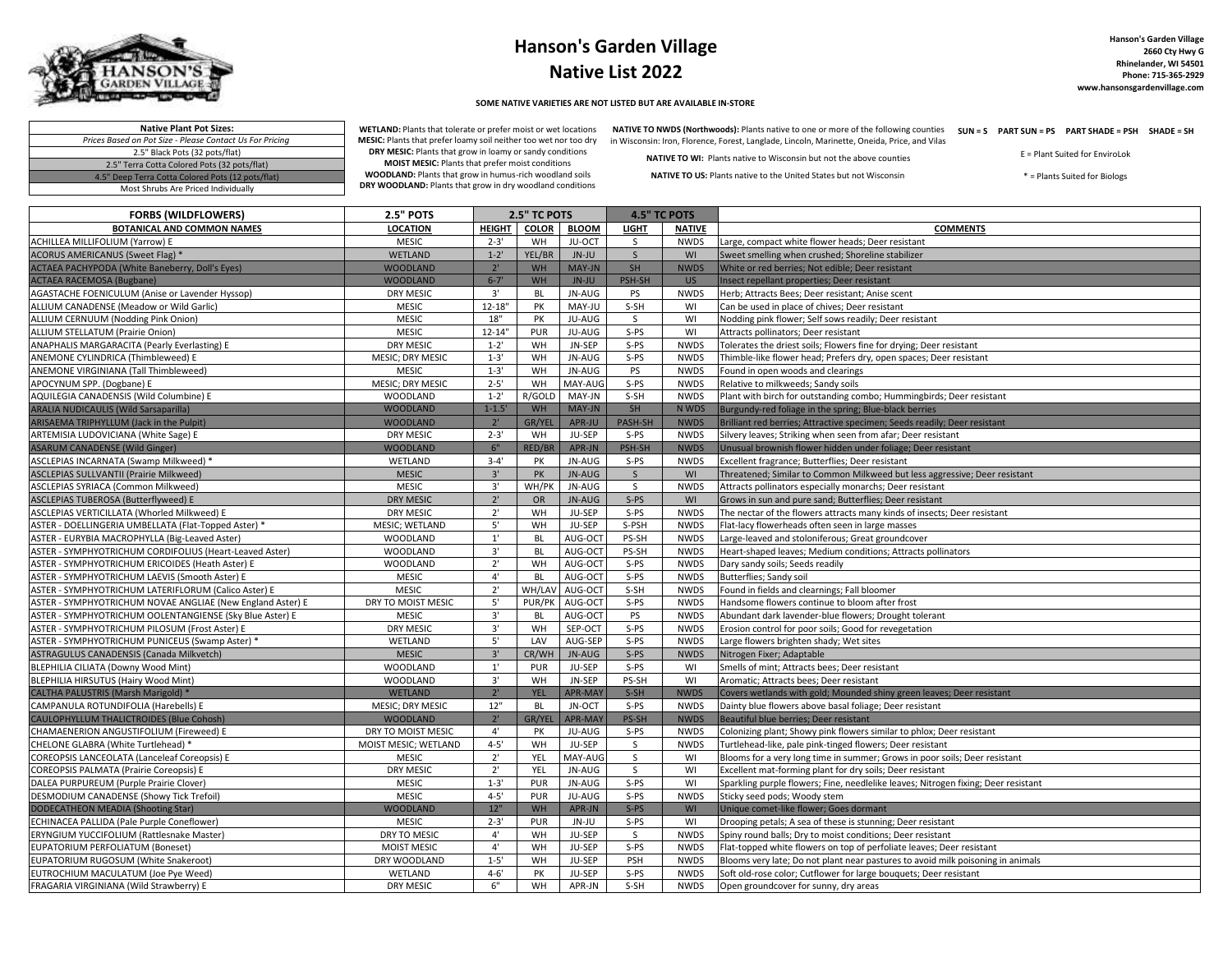| <b>GALIUM BOREALE (Northern Bedstraw)</b>                               | <b>WOODLAND</b>         | $2^{\prime}$ | <b>WH</b>  | JN-JU             | $S-PS$       | <b>NWDS</b> | Forms large patches under pines and poplar; Found in Tamarack swamps; Deer resistant                                 |
|-------------------------------------------------------------------------|-------------------------|--------------|------------|-------------------|--------------|-------------|----------------------------------------------------------------------------------------------------------------------|
| <b>GALIUM CONCINNUM (Shining Bedstraw)</b>                              | DRY WOODLAND            | $2^{\prime}$ | WH         | APR-JU            | PS-SH        | <b>NWDS</b> | Sprawling perennial                                                                                                  |
| <b>GERANIUM MACULATUM (Wild Geranium)</b>                               | <b>WOODLAND</b>         | $12"$        | <b>PUR</b> | APR-JN            | $S-SH$       | <b>NWDS</b> | Long blooming delicate pastel flowers; Leaves red in fall                                                            |
| <b>GEUM RIVALE (Water Avens)</b>                                        | WETLAND                 | $1 - 2'$     | PUR        | MAY-JU            | $S-PS$       | <b>NWDS</b> | Interesting purple/red flowers; Found in wetland habitats                                                            |
| <b>GEUM TRIFLORUM (Prairie Smoke)</b>                                   | <b>MESIC</b>            | $8 - 12"$    | PK         | APR-JN            | $S-PS$       | WI          | Unusual smoke-like seedheads; "Grandpa's Whiskers"; Deer resistant                                                   |
|                                                                         | MESIC; WETLAND          | $4^{\prime}$ | YEL        |                   | S-PS         | WI          | Prolific late season bloomer                                                                                         |
| HELENIUM AUTUMNALE (Sneezeweed)                                         | MESIC; WETLAND          | $8^\circ$    | YEL        | AUG-OCT<br>JU-SEP | S-PS         | <b>NWDS</b> |                                                                                                                      |
| HELIANTHUS GIGANTEUS (Giant Sunflower)                                  |                         |              |            |                   |              |             | Long blooming; Abundant flowers; Deer resistant                                                                      |
| HELIANTHUS HIRSUTUS (Rough Sunflower) E                                 | <b>DRY MESIC</b>        | $3 - 5'$     | YEL        | AUG-SEP           | $S-PS$       | <b>NWDS</b> | Large, bright yellow flowers for late season color; Deer resistant                                                   |
| HELIANTHUS OCCIDENTALIS (Western Sunflower) E                           | <b>DRY MESIC</b>        | $2 - 3'$     | YEL        | JU-SEP            | $S-PS$       | WI          | Less aggressive than other Helianthus varieties; Rhizomatous; Deer resistant                                         |
| HELIANTHUS STRUMOSUS (Woodland Sunflower) E                             | <b>DRY MESIC</b>        | 3'           | YEL        | JU-SEP            | $S-PS$       | <b>NWDS</b> | Woodland edges                                                                                                       |
| HELIOPSIS HELIANTHOIDES (Ox-Eye Sunflower) E                            | <b>MESIC</b>            | $4 - 5'$     | YEL        | JU-SEP            | S-PS         | <b>NWDS</b> | Bright gold flower; Long lasting cutflower; Deer resistant                                                           |
| HIBISCUS LAEVIS (Rose Mallow)                                           | <b>MOIST MESIC</b>      | 5'           | PK         | JU-SEP            | $S-PS$       | <b>US</b>   | Prefers sunny, wetter areas; It is slow to develop in spring but grows and blooms dramatically in the heat of summer |
| HYPERICUM PYRIMIDATUM (Great St. John's Wort) *                         | WETLAND                 | 6'           | YEL        | JU-AUG            | $S-PS$       | <b>NWDS</b> | Showy, shrub-like clump; Shoreline; Streambanks; Deer resistant                                                      |
| IRIS VERSICOLOR (Blue Flag) *                                           | <b>WETLAND; MESIC</b>   | $2 - 3'$     | <b>BL</b>  | MAY-JU            | S-PS         | <b>NWDS</b> | Will grow in shallow water                                                                                           |
| LESPEDEZA CAPITATA (Round Headed Bush Clover)                           | <b>DRY MESIC</b>        | $2 - 4'$     | CR/WH      | AUG-SEP           | $S-PS$       | WI          | Nitrogen fixer; Ball-like seedhead provides winter interest; Deer resistant                                          |
| LIATRIS ASPERA (Rough Blazing Star) E                                   | <b>MESIC; DRY MESIC</b> | $2 - 3'$     | PUR        | JU-OCT            | $S-PS$       | <b>NWDS</b> | Thrives in dry soil; Attracts monarchs                                                                               |
| LIATRIS LIGULISTYLIS (Showy Blazing Star)                               | <b>MESIC</b>            | $4 - 5'$     | PUR        | AUG-SEP           | S-PS         | WI          | Attracts Monarchs like crazy; Deer resistant                                                                         |
| LIATRIS PYCHNOSTACHYA (Prairie Blazing Star)                            | <b>MESIC</b>            | $3 - 4'$     | PUR        | JU-SEP            | S-PS         | WI          | Often used as an ornamental; Attracts butterflies                                                                    |
| LIATRIS SPICATA (Marsh Blazing Star)                                    | MESIC                   | $3 - 5'$     | PUR        | JU-SEP            | $S-PS$       | WI          | The liatris most often grown in the perennial garden; Excellent cut flower; Deer resistant                           |
| LOBELIA CARDINALIS (Cardinal Flower)                                    | WETLAND; MOIST MESIC    | $4^{\prime}$ | RED        | JU-SEP            | S-PSH        | <b>NWDS</b> | Streambanks, moist meadows; Fire-red flowers; Deer resistant                                                         |
| LOBELIA SIPHILITICA (Great Blue) *                                      | WETLAND                 | $3'$         | BL         | JU-SEP            | S-PS         | <b>NWDS</b> | Self-sowing; Highly adaptable to many soils; Deer resistant                                                          |
| LOBELIA SPICATA (Pale Spiked Lobelia)                                   | MESIC                   | $1 - 2'$     | <b>BL</b>  | MAY-JN            | $S-PS$       | <b>NWDS</b> | Fields, open woods; Flowers may vary in color                                                                        |
| LUPINUS PERENNIS (Wild Lupine) E - LIMITED AVAILABILITY                 | <b>MESIC</b>            | $2^{\circ}$  | <b>BL</b>  | MAY-JU            | $S-PS$       | <b>NWDS</b> | Easily spread by seed; Beautiful blue flowers                                                                        |
| LYCOPUS UNIFLORUS (Northern Horehound) *                                | WETLAND                 | $1 - 2'$     | WH         | JU-SEP            | $S-PS$       | <b>NWDS</b> | Roots eaten by wildlife, ruffed grouse; Roots have tubers                                                            |
| LYSIMACHIA CILIATA (Fringed Loosestrife)                                | <b>WOODLAND</b>         | $2^{\prime}$ | YEL        | JU-SEP            | S-SH         | <b>NWDS</b> | Prefers moist conditions; Good use as a shady groundcover                                                            |
| YSIMACHIA QUADRIFOLIA (Prairie/Whorled Loosestrife)                     | WETLAND                 | $2^{\circ}$  | YEL        | JU-AUG            | S-PS         | <b>NWDS</b> | Good for native bees                                                                                                 |
| LYTHRUM ALATUM (Winged Loosestrife) *                                   | WETLAND                 | $2 - 3'$     | PUR        | JN-SEP            | S.           | <b>NWDS</b> | Pretty purple flowers; Attracts pollinators                                                                          |
| MAIANTHEMUM CANADENSE (Canada Mayflower)                                | <b>WOODLAND</b>         | 8"           | WH         | MAY-JN            | PS-SH        | <b>NWDS</b> | Red berries in fall; Deer resistant                                                                                  |
| MAIANTHEMUM RACEMOSUM (Solomon's Plume, False Solomon's Seal)           | <b>WOODLAND</b>         | 2'           | CR/WH      | APR-JN            | $S-SH$       | <b>NWDS</b> | Brilliant red berries in fall; Creamy plume spring; Horizontal foliage; Deer resistant                               |
| MERTENSIA VIRGINICA (Virginia Bluebells)                                | <b>WOODLAND</b>         | $1 - 2'$     | <b>BL</b>  | <b>APR-MAY</b>    | PSH-SH       | WI          | Spring ephemeral (goes dormant); Self sows; Deer resistant                                                           |
| MENYANTHES TRIFOLIATA (Bog Bean) *                                      | WETLAND                 | $8 - 12$     | WH         | APR-JU            | S-PS         | <b>NWDS</b> | Pretty fringed white flowers; Shallow water ponds & bogs                                                             |
| MIMULUS RINGENS (Monkey Flower) *                                       | WETLAND                 | $2^{\circ}$  | PUR        | JN-SEP            | S-PS         | <b>NWDS</b> | Do not allow it to dry out; Long blooming; deer resistant                                                            |
| MITCHELLA REPENS (Partridge Berry)                                      | <b>WOODLAND</b>         | 4"           | WH         | JN-JU             | PS-PSH       | <b>NWDS</b> | Creeps along the ground (1') in acid, humus-rich soil; Fragrant flowers in pairs                                     |
|                                                                         | DRY TO MESIC            | $2 - 4'$     | PUR        | JU-SEP            | $S-PS$       | <b>NWDS</b> |                                                                                                                      |
| MONARDA FISTULOSA (Wild Bergamot) E<br>MONARDA PUNCTATA (Dotted Mint) E | DRY TO MESIC            | $2^{\prime}$ | WH/LAV     | JU-SEP            | $S-PS$       | <b>NWDS</b> | Highly adaptable to soil conditions; Deer resistant                                                                  |
|                                                                         | MESIC                   | $4 - 6'$     | YEL        | JU-OCT            | $S-PS$       | <b>NWDS</b> | Minty scented; Distinguished by its unusual multiple whorls of flowers; Deer resistant                               |
| <b>OENOTHERA BIENNIS (Evening Primrose)</b>                             | MOIST MESIC; WETLAND    | $1 - 3'$     | YEL        | MAY-AUG           | S-PSH        | <b>NWDS</b> | Biennial; Loved by goldfinches; Deer resistant                                                                       |
| PACKERA (SENECIO) AUREUS (Golden Groundsel)                             |                         | $3 - 4'$     |            |                   |              |             | Adaptable to many soils; Flowers above a basal rosette; Deer resistant                                               |
| PARTHENIUM INTEGRIFOLIUM (Wild Quinine)                                 | <b>MESIC</b>            |              | WH         | JU-SEP            | S            | WI          | Found in prairies and open woods; Deer resistant                                                                     |
| PENSTEMON DIGITALIS (Tall Beardtongue)                                  | <b>MESIC</b>            | $4^{\circ}$  | WH         | JN-JU             | S-PSH        | <b>NWDS</b> | Attracts pollinators; Sandy, loamy soils; Deer resistant                                                             |
| PENSTEMON GRANDIFLORUS (Large Beardtongue)                              | <b>MESIC</b>            | $1 - 2'$     | PUR        | MAY-JN            | $S-PS$       | WI          | Large inflated tubular flowers; Nectar source; Deer resistant                                                        |
| PENSTEMON HIRSUTUS (Hairy Beardtongue) E                                | <b>MESIC</b>            | 18"          | PUR        | MAY-JN            | $S-SH$       | WI          | Flowers pink to violet; Rock gardens; Wooly stem.; Very good for dry soils; Deer resistant                           |
| PHLOX DIVARICATA (Woodland Phlox)                                       | <b>WOODLAND</b>         | 12"          | <b>BL</b>  | APR-JN            | PSH-SH       | WI          | Fragrant flowers; Colonizes                                                                                          |
| PHLOX PILOSA (Prairie Phlox)                                            | MESIC; DRY MESIC        | $2^{\prime}$ | PK         | MAY-JU            | $S-PS$       | WI          | Good cut flower; Bright pink magenta color                                                                           |
| PHYSOSTEGIA VIRGINIANA (Obedient Plant)                                 | <b>MOIST MESIC</b>      | $4^{\circ}$  | PK         | AUG-SEP           | $S-PS$       | WI          | Aggressive spreader; Attracts pollinators; Deer resistant                                                            |
| PODOPHYLLUM PELTATUM (Mayapple)                                         | <b>WOODLAND</b>         | $1 - 2'$     | WH         | MAY-JN            | PSH-SH       | WI          | Large leaves unfurl like an umbrella; Colonizes; Wildlife; Deer resistant                                            |
| POLYGONATUM BIFLORUM (Solomon's Seal                                    | <b>WOODLAND</b>         | $4^{\circ}$  | CR/WH      | MAY-JN            | $S-SH$       | WI          | Small greenish-bells on bottom side of large leaves; Blue-black berries in fall                                      |
| POLYGONUM AMPHIBIUM (Water Smartweed) *                                 | WETLAND                 | $1 - 3'$     | PK         | JN-SEP            | S.           | <b>NWDS</b> | Pink flowers; Grows in water; Aquatic less than 7' deep                                                              |
| PYCNANTHEMUM VIRGINIANUM (Mountain Mint) E                              | <b>MESIC</b>            | 3'           | WH         | JU-SEP            | S-PS         | <b>NWDS</b> | Dry erosion control; Bunches of white flowers at stem tops; Deer resistant                                           |
| RATIBIDA PINNATA (Yellow Prairie Coneflower)                            | <b>MESIC</b>            | $2 - 5'$     | YEL        | JU-SEP            | $S-PS$       | WI          | Drooping petals; Waves in every breeze; Self sows; Deer resistant                                                    |
| RUDBECKIA HIRTA (Black-Eyed Susan) E                                    | <b>MESIC</b>            | $1 - 2'$     | YEL        | JN-OCT            | $S-PS$       | <b>NWDS</b> | Self-sowing annual or biennial; Good cutflower; Deer resistant                                                       |
| RUDBECKIA LACINIATA (Cutleaf Coneflower)                                | <b>MESIC</b>            | $5 - 7'$     | YEL        | JU-OCT            | S-SH         | <b>NWDS</b> | Very majestic with beautiful yellow fall flowers; Deer resistant                                                     |
| RUDBECKIA SUBTOMENTOSA (Sweet Black-Eyed Susan)                         | <b>MESIC</b>            | $4 - 5'$     | YEL        | AUG-OCT           | $S-PS$       | WI          | Tolerant of clay and heat; Deer resistant                                                                            |
| RUDBECKIA TRILOBA (Brown-Eyed Susan)                                    | <b>MESIC</b>            | $5^{\circ}$  | YEL        | AUG-OCT           | S            | WI          | Self seeds; Moderate sites; Deer resistant                                                                           |
| RUELLIA HUMILIS (Wild Petunia) E                                        | DRY TO MESIC            | $12"$        | PUR        | JN-AUG            | S            | WI          | Endangered; Pretty flower                                                                                            |
| SALVIA AZUREA (Blue Sage)                                               | <b>MESIC</b>            | 5'           | <b>BL</b>  | AUG-OCT           | S            | WI          | Great blue color; Attracts pollinators; Deer resistant                                                               |
| SATUREJA (CLINOPODIUM) VULGARE (Wild Basil)                             | <b>WOODLAND</b>         | $2^{\circ}$  | PK         | JU-SEP            | S-PSH        | <b>NWDS</b> | Pink flowers, Aromatic; Attracts pollinators                                                                         |
| SCUTELLARIA LATERIFLORA (Mad Dog Skullcap)                              | WETLAND                 | $2^{\circ}$  | BL         | JN-SEP            | $S-PS$       | <b>NWDS</b> | Once thought to cure rabies; Deer resistant                                                                          |
| SENNA (CASSIA) HEBECARPA (Wild Senna)                                   | MESIC; DRY MESIC        | $4 - 5'$     | YEL        | JU-AUG            | $S-PS$       | WI          | Shrublike plant; birds relish seeds in the pods; Nitrogen fixer                                                      |
| SILPHIUM INTEGRIFOLIUM (Rosin Weed)                                     | <b>MESIC</b>            | $3 - 5'$     | YEL        | JU-SEP            | $\mathsf{S}$ | WI          | Tall yellow flowers; Loved by birds; Deer resistant                                                                  |
| SILPHIUM LACINIATUM (Compass Plant)                                     | <b>MESIC</b>            | 8'           | YEL        | JN-SEP            | $S-PS$       | WI          | Huge leaves orienting north and south; Deer resistant                                                                |
| SILPHIUM PERFOLIATUM (Cup Plant)                                        | <b>MESIC</b>            | $4 - 8'$     | YEL        | JU-SEP            | $S-PS$       | WI          | Majestic plant; Thick stalks; Useful as a hedge; Birds & butterflies; Deer resistant                                 |
| SILPHIUM TEREBINTHINACEUM (Prairie Dock)                                | <b>MESIC</b>            | $2 - 9'$     | <b>YEL</b> | JU-SEP            | $\mathsf S$  | WI          | Attracts pollinators; Found in prairies; Deer resistant                                                              |
|                                                                         |                         |              |            |                   |              |             |                                                                                                                      |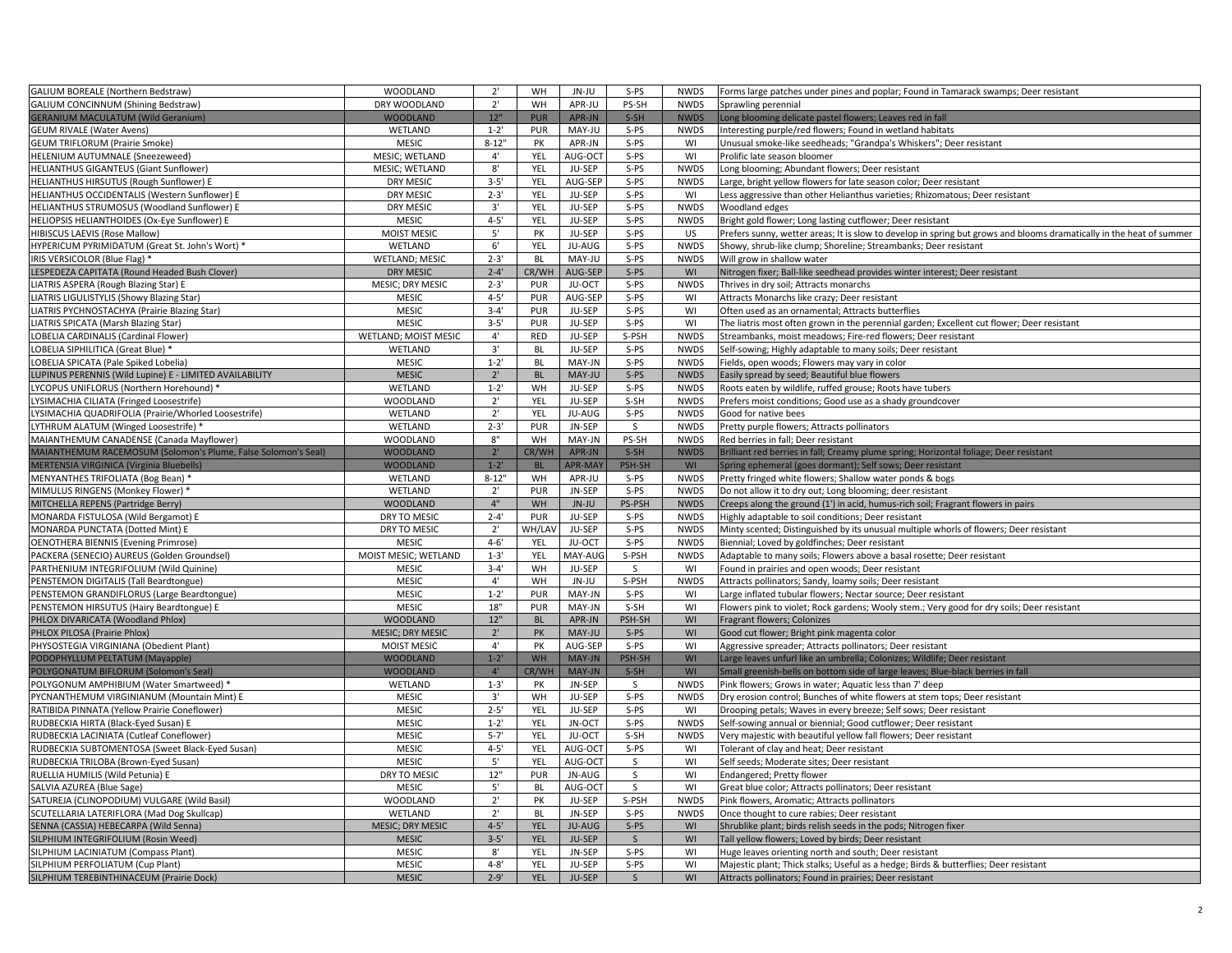| GOLDENROD - EUTHAMIA GRAMINIFOLIA (Grass Leaf Goldenrod) E  | <b>MESIC</b>           | $4^{\circ}$  | YEL        | JU-SEP         | $S-PS$       | <b>NWDS</b>                | Dense flower clusters; Attracts pollinators; Deer resistant                                                 |
|-------------------------------------------------------------|------------------------|--------------|------------|----------------|--------------|----------------------------|-------------------------------------------------------------------------------------------------------------|
| GOLDENROD - OLIGONEURON RIGIDUM (Stiff Goldenrod) E         | <b>MESIC</b>           | 4'           | YEL        | AUG-OCT        | S-PS         | WI                         | Flat-topped clusters of flowers; Deer resistant                                                             |
| GOLDENROD - SOLIDAGO CANADENSIS (Canada Goldenrod) E        | <b>MESIC</b>           | $2 - 6'$     | YEL        | JU-OCT         | $S-PS$       | <b>NWDS</b>                | Rhizomatous; Plumy flowerhead; Erosion control; Aggressive                                                  |
| GOLDENROD - SOLIDAGO FLEXICAULIS (Zig Zag Goldenrod)        | <b>WOODLAND</b>        | 3'           | YEL        | AUG-OCT        | PS-SH        | <b>NWDS</b>                | Interesting zig zag stems; Deer resistant                                                                   |
| GOLDENROD - SOLIDAGO GIGANTEA (Giant Goldenrod)             | <b>MESIC</b>           | $6^{\circ}$  | YEL        | AUG-SEP        | PS           | <b>NWDS</b>                | Great for bees; Deer resistant                                                                              |
| GOLDENROD - SOLIDAGO JUNCEA (Early Goldenrod) E             | <b>DRY MESIC</b>       | 3'           | YEL        | JU-SEP         | S-PS         | <b>NWDS</b>                | Distinguished by absense of hairs on stems and leaves; Deer resistant                                       |
| GOLDENROD - SOLIDAGO NEMORALIS (Old Field/Grey Goldenrod) E | <b>DRY MESIC</b>       | $2^{\prime}$ | YEL        | AUG-SEP        | $S-PS$       | <b>NWDS</b>                | Excellent for dry areas; Graceful curved raceme; Deer resistant                                             |
| GOLDENROD - SOLIDAGO SPECIOSA (Showy Goldenrod) E           | <b>MESIC</b>           | $8^\circ$    | YEL        | SEP-NOV        | S-PS         | <b>NWDS</b>                | Well drained soils; Tolerates sandy areas; Deer resistant                                                   |
| GOLDENROD - SOLIDAGO ULIGINOSA (Bog Goldenrod) *            | WETLAND                | $2 - 5'$     | YEL        | JU-SEP         | S-SH         | <b>NWDS</b>                | Straight, upright flower stalks; Deer resistant                                                             |
| THALICTRUM DASYCARPUM (Tall Meadow Rue)                     | WETLAND                | 5'           | WH         | JN-JU          | $S-PS$       | <b>NWDS</b>                | Airy white flowers showiest in masses; Statuesque plant; Deer resistant                                     |
| THALICTRUM DIOICUM (Early Meadow Rue)                       | <b>WOODLAND</b>        | $2^{\prime}$ | GR/YEL     | APR-MAY        | PS-SH        | <b>NWDS</b>                | Excellent replacement for ferns in drier locations; Delicate foliage similar to a Columbine; Deer resistant |
| TRADESCANTIA OHIENSIS (Ohio Spiderwort) E                   | <b>DRY MESIC</b>       | 3'           | <b>BL</b>  | MAY-JU         | $S-PS$       | WI                         | Tolerates dry, well-drained soils; Aggressive; Deer resistant                                               |
| <b>TRILLIUM ERECTUM (Red Trillium)</b>                      | <b>WOODLAND</b>        | $1^{\circ}$  | <b>RED</b> | APR-JN         | PSH-SH       | <b>US</b>                  | Beautiful red-purple flowers; Spring ephemeral                                                              |
| TRILLIUM GRANDIFLORUM (Great White Trillium)                | <b>WOODLAND</b>        | $1^{\circ}$  | WH         | MAY-JN         | PSH-SH       | <b>NWDS</b>                | White flower turning pink with age; Forms large colonies in rich deciduous woods; Spring ephemeral          |
| TRILLIUM LUTEUM (Yellow Fragrant Trillium)                  | <b>WOODLAND</b>        | $12 - 15$    | YEL        | APR-JN         | PSH-SH       | US                         | Yellow flowers; Interesting spotted leaves; Spring ephemeral                                                |
| UVULARIA GRANDIFLORA (Merrybells)                           | <b>WOODLAND</b>        | $12 - 18"$   | <b>YEL</b> | <b>APR-MAY</b> | PSH-SH       | <b>NWDS</b>                |                                                                                                             |
|                                                             | <b>WOODLAND</b>        | $1^{\circ}$  | <b>YEL</b> | MAY-JN         | PSH-SH       |                            | Will form a large clump in early spring sun; Many drooping yellow bell flowers in May; 3-parted seedhead    |
| UVULARIA SESSILIFOLIA (Wild Oats)                           |                        |              |            |                |              | <b>NWDS</b>                | Single stalked plant with drooping yellow flowers                                                           |
| VERBENA HASTATA (Blue Vervain) *                            | WETLAND                | $4 - 5'$     | PUR        | JU-SEP         | $S-PS$       | <b>NWDS</b>                | Self-sowing; Biennial; Slender blue flower spires; Attracts butterflies; Deer resistant                     |
| VERBENA STRICTA (Hoary Vervain) E                           | <b>DRY MESIC</b>       | $2^{\prime}$ | PUR        | JN-SEP         | S-PS         | WI                         | Dry areas; Drought resistant; Deer resistant                                                                |
| <b>VERNONIA FASCICULATA (Ironweed)</b>                      | MESIC; WETLAND         | 6'           | PUR        | JU-SEP         | $S-PS$       | WI                         | Great late season color; Butterflies; Deer resistant                                                        |
| VERONICASTRUM VIRGINICUM (Culver's Root)                    | <b>MESIC</b>           | $5'$         | WH         | JN-AUG         | S-PSH        | <b>NWDS</b>                | Curving tapered spires; Large vertical plant; Deer resistant                                                |
| VIOLA PEDATA (Bird's Foot Violet) E                         | DRY MESIC; MESIC       | 4"           | <b>PUR</b> | APR-JN         | $S-PS$       | WI                         | Prominent beak-orange stamens; Flowers flattened; Pansylike                                                 |
| WALDSTEINIA FRAGARIOIDES (Barren Strawberry) E              | WOODLAND; DRY WOODLAND | $6"$         | YEL        | APR-MAY        | PS-SH        | <b>NWDS</b>                | Groundcover for dry to moist woods; Slopes                                                                  |
| ZIZIA APTERA (Heart-leaved Meadow Parsnip)                  | <b>WOODLAND</b>        | $2^{\prime}$ | YEL        | APR-MAY        | $S-PS$       | WI                         | Basal leaves in a heart shape; Attracts pollinators                                                         |
| ZIZIA AUREA (Golden Alexander)                              | <b>MOIST MESIC</b>     | 3'           | YEL        | APR-JN         | $S-PS$       | <b>NWDS</b>                | Found in moist prairies; Good for butterflies                                                               |
|                                                             |                        |              |            |                |              |                            |                                                                                                             |
| <b>GRASSES, SEDGES &amp; RUSHES</b>                         | <b>2.5" POTS</b>       |              |            |                |              |                            |                                                                                                             |
| ANDROPOGON GERARDII (Big Bluestem Grass)                    | <b>MESIC</b>           | $5 - 8'$     |            | S              |              | <b>NWDS</b>                | Extensive root system makes this a good grass for erosion control                                           |
| ANDROPOGON SCOPARIUS (Little Bluestem Grass) E              | <b>MESIC</b>           | $2 - 3'$     |            | $S-PS$         |              | <b>NWDS</b>                | Dry, sandy areas; Turns pinkish-gold in fall with silvery seedheads                                         |
| BOUTELOUA CURTIPENDULA (Side Oats Grama)                    | <b>DRY MESIC</b>       | 2'           |            | <sub>S</sub>   |              | WI                         | Seedheads on one side of stalk making it interesting in fall; Needs well-drained soil                       |
| CALAMAGROSTIS CANADENSIS (Bluejoint Grass) *                | WETLAND                | $3 - 4'$     |            |                | $S-PS$       | <b>NWDS</b>                | Most common marsh plant; Flowerheads all face the same direction                                            |
| CAREX BREVIOR (Plains Oval Sedge)                           | DRY TO MOIST MESIC     | 1'           |            | PS             |              | <b>NWDS</b>                | Sedge for drier areas; Versatile                                                                            |
| CAREX COMOSA (Bottlebrush Sedge) *                          | WETLAND                |              | 2'         |                | $S-PS$       |                            | Airy seedhead shaped like bottlebrushes; Wildlife food.                                                     |
| CAREX CRINITA (Sickle Sedge) *                              | WETLAND                | 3'           |            | S-SH           |              | <b>NWDS</b><br><b>NWDS</b> | Gracefully drooping seedheads; Edges of lakes & banks; Wildlife                                             |
| CAREX HYSTERICINA (Porcupine Sedge) *                       | WETLAND                | 3'           |            |                | S            | <b>NWDS</b>                | Alder thickets, swamps, wet ditches, wet meadows; Wildlife food                                             |
| CAREX LACUSTRIS (Lake Sedge) *                              | WETLAND                | 3'           |            | S-SH           |              | <b>NWDS</b>                | Aggressive; Shoreline stabilizing                                                                           |
| CAREX LASIOCARPA (Woolly Fruit Sedge)                       | WETLAND                | 2'           |            | PS-SH          |              | <b>NWDS</b>                | Has a strong, peppery smell                                                                                 |
| CAREX MUEHLENBERGII (Sand Bracted Sedge)                    | <b>MESIC</b>           | 2'           |            | $S-PS$         |              | WI                         | Actively grows during the spring and fall when soil temperatures are cool                                   |
| CAREX PENSYLVANICA (Pennsylvania Sedge)                     | <b>WOODLAND</b>        | 8"           |            | PS-SH          |              | <b>NWDS</b>                | Soft, graceful "grass"; Rhizomatous groundcover; Wildlife                                                   |
| CAREX RETRORSA (Deflexed Bottlebrush Sedge)                 | WETLAND                | 2'           |            | S-SH           |              | <b>NWDS</b>                | Hard seedhead that remains intact through fall making it an attractive choice for any garden planting       |
| CAREX SCOPARIA (Pointed Broom Sedge) *                      | WETLAND                |              | 2'         | S              |              | <b>NWDS</b>                | Flowerheads resemble tiny brooms; Airy mound-shape; Clump former                                            |
| CAREX STIPATA (Awl Fruited Sedge)                           | WETLAND                |              | 3'         | S-SH           |              | <b>NWDS</b>                | Important wildlife food source; Found in most wetlands except bogs                                          |
| <b>CAREX STRICTA (Tussock Sedge)</b>                        | WETLAND                |              | 3'         | S-PS           |              | <b>NWDS</b>                | Common in our wetlands                                                                                      |
| CAREX VULPINOIDEA (Fox Sedge)                               | WETLAND                |              | 3'         | $S-PS$         |              | <b>NWDS</b>                | Important wildlife food source; Common in all WI wetlands                                                   |
| DANTHONIA SPICATA (Poverty Oat Grass) E                     | <b>DRY MESIC</b>       |              | 1'         | S.             |              | <b>NWDS</b>                | A cool season grass that loves poor, dry soil                                                               |
| ELYMUS CANADENSIS (Canada Wild Rye)                         | <b>MESIC</b>           |              | $4 - 5'$   | S              |              |                            |                                                                                                             |
|                                                             | <b>WOODLAND</b>        |              | 3'         |                |              | <b>NWDS</b>                | Fastest growing of the prairie grasses; Native cover crop                                                   |
| ELYMUS HYSTRIX (Bottlebrush Grass)                          |                        |              | 4'         | PS-SH          |              | WI                         | Long, stiff widely spaced bristle on seedhead; Plant with spring ephemerals                                 |
| ELYMUS VIRGINICUS (Virginia Wild Rye)                       | <b>MESIC</b>           |              |            | <sub>S</sub>   |              | <b>NWDS</b>                | Actively grows during the spring and fall when soil temperatures are cool                                   |
| HIEROCHLOE ODORATA (Sweet Grass)                            | <b>MOIST MESIC</b>     |              | $1 - 2'$   |                | PS           | WI                         | Dried grass has vanilla fragrance; Used for smudging                                                        |
| JUNCUS EFFUSUS (Soft Rush) *                                | WETLAND                |              | $1 - 2'$   |                | <sub>S</sub> | <b>NWDS</b>                | Airy clump rounded                                                                                          |
| JUNCUS TENUIS (Path Rush)                                   | WOODLAND; DRY WOODLAND |              | 1'         |                | $S-PS$       | <b>NWDS</b>                | Tolerates compacted soil; Disturbed sites                                                                   |
| KOEHLERIA MACRANTHA (Junegrass) E                           | DRY MESIC              |              | $2 - 3'$   |                | S            | <b>NWDS</b>                | Tufted compact grass                                                                                        |
| PANICUM VIRGATUM (Switch Grass) E                           | <b>MESIC</b>           |              | $3 - 4'$   | S-PS           |              | <b>NWDS</b>                | Large clump former with airy seedheads                                                                      |
| SCIRPUS SCHOENOPLECTUS ATROVIRENS (Dark Green Bulrush) *    | WETLAND                |              | $5'$       | S              |              | <b>NWDS</b>                | Tolerates dry periods & flooding; Stabilizes the soil                                                       |
| SCIRPUS SCHOENOPLECTUS CYPERINUS (Wool Grass) *             | WETLAND                |              | $3 - 5'$   | S              |              | <b>NWDS</b>                | Elegant upright foliage; Nesting for birds                                                                  |
| SORGHASTRUM NUTANS (Indian Grass)                           | <b>MESIC</b>           |              | 6'         | S              |              | <b>NWDS</b>                | Showy seedheads with golden pollen                                                                          |
| SPARTINA PECTINATA (Prairie Cordgrass) *                    | WETLAND                |              | $6 - 8'$   | S              |              | <b>NWDS</b>                | Long graceful leaves which blow in the wind; Golden in fall                                                 |
| SPOROBOLUS HETEROLEPIS (Prairie Dropseed Grass) E           | <b>MESIC</b>           |              | 2'         | <sub>S</sub>   |              | <b>NWDS</b>                | Delicate leaves and airy flowers which smell like buttered popcorn                                          |
| <b>FERNS</b>                                                | <b>4.5" TC POTS</b>    |              |            |                |              |                            |                                                                                                             |
| FERN - ADIANTUM PEDATUM (Maidenhair Fern)                   | <b>WOODLAND</b>        |              | 2'         |                | PS-SH        | <b>NWDS</b>                | Delicate fronds; Forms a large clump up to 3' in diameter; Deer resistant                                   |
| FERN - ATHYRIUM FILIX FEMINA (Lady Fern)                    | <b>WOODLAND</b>        |              | $1 - 2'$   |                | $S-SH$       | <b>NWDS</b>                | Delicate fronds; Excellent landscape plant; Deer resistant                                                  |
| FERN - DRYOPTERIS INTERMEDIA (Wood Fern)                    | <b>WOODLAND</b>        |              | $1 - 3'$   |                | PSH-SH       | <b>NWDS</b>                | Evergreen; Deer resistant                                                                                   |
|                                                             |                        |              |            |                |              |                            |                                                                                                             |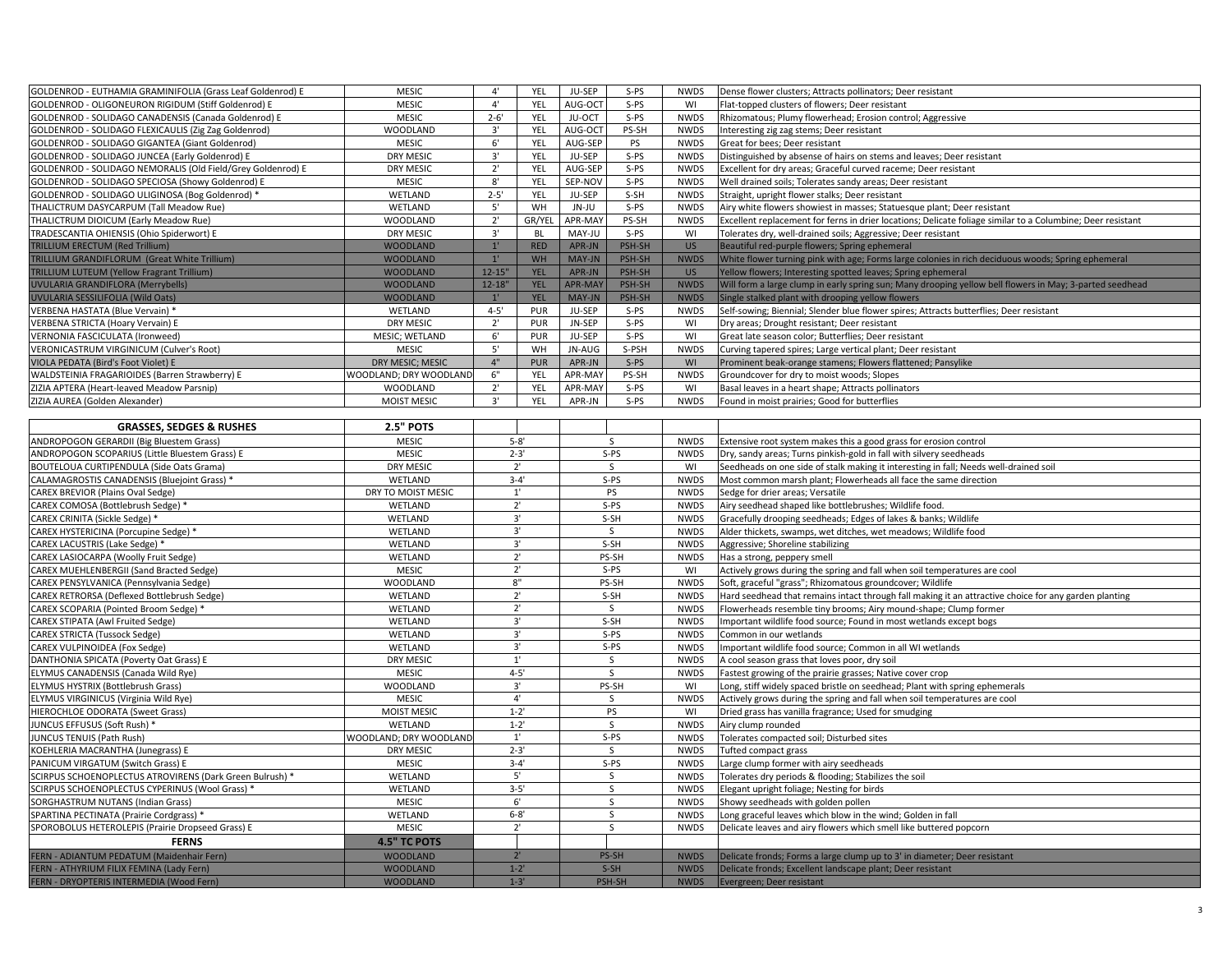| FERN - DRYOPTERIS MARGINALLIS (Leatherwood Fern)                     | <b>WOODLAND</b>       |           | PSH-SH |             | NWDS Semi-evergreen ; Slope stabilization                                                   |
|----------------------------------------------------------------------|-----------------------|-----------|--------|-------------|---------------------------------------------------------------------------------------------|
| FERN - MATTEUCCIA PENSYLVANICA (Ostrich Fern)                        | <b>WOODLAND</b>       |           | PSH-SH | <b>NWDS</b> | Vigorous spreading fern with graceful upright form; Deer resistant                          |
| FERN - ONOCLEA SENSIBILIS (Sensitive Fern) *                         | <b>MESIC: WETLAND</b> | $12 - 15$ | $S-SH$ | <b>NWDS</b> | Highly adaptable spreading fern; Dark brown fruiting body prominent in fall; Deer resistant |
| FERN - OSMUNDA CINNAMOMEA (Cinnamon Fern)                            | <b>WOODLAND</b>       |           | PSH-SH | <b>NWDS</b> | Great for naturalizing; Fertile fronds look like cinnamon sticks; Deer resistant            |
| FERN - OSMUNDA CLAYTONIANA (Interrupted Fern) - LIMITED AVAILABILITY | WOODLAND; WETLAND     |           | PSH-SH | <b>NWDS</b> | Fertile frond interrupted by spores; Large fern suitable as a specimen; Deer resistant      |
| FERN - OSMUNDA REGALIS (Royal Fern) *                                | <b>MESIC: WETLAND</b> |           | PSH-SH | <b>NWDS</b> | Found along rivers, lakes; Elegant fronds; Deer resistant                                   |

| TREES, SHRUBS AND WOODY VINES                                                | 2.5" TC POTS             | MOST TREES AND SHRUBS INDIVIDUALLY PRICED UNLESS HIGHLIGHTED - CAN BE PURCHASED AS EACHES AND NOT FULL FLATS |                |                  |                       |                                                                                                                   |  |  |
|------------------------------------------------------------------------------|--------------------------|--------------------------------------------------------------------------------------------------------------|----------------|------------------|-----------------------|-------------------------------------------------------------------------------------------------------------------|--|--|
| <b>BOTANICAL AND COMMON NAMES</b>                                            | <b>HEIGHT</b>            | <b>SPREAD</b>                                                                                                | <b>FOLIAGE</b> |                  | <b>BLOOM</b> EXPOSURE | <b>COMMENTS</b>                                                                                                   |  |  |
| ABIES BALSAMEA (Balsam Fir)                                                  | 45-75'                   | $20 - 25'$                                                                                                   | <b>EVERGR</b>  |                  | S-SH                  | Fragrant; Winter cover for birds                                                                                  |  |  |
| <b>ACER RUBRUM (Red Maple)</b>                                               | 40-75'                   | $35 - 40'$                                                                                                   | GR             | <b>RED</b>       | PS-SH                 | Vigorous shade tree; Scarlet fall foliage                                                                         |  |  |
| <b>ACER SACCHARUM (Sugar Maple)</b>                                          | 75-100'                  | $50 - 60'$                                                                                                   | GR             | YEL/GR           | PS-SH                 | Very high wildlife value; Maple syrup                                                                             |  |  |
| <b>ACER SPICATUM (Mountain Maple)</b>                                        | $15 - 25'$               | $15 - 25'$                                                                                                   | YEL/GR         | YEL              | PS-SH                 | Understory tree; Interesting candle-like pale yellow flowers in spring                                            |  |  |
| ALNUS INCANA (Tag Alder) *                                                   | Up To 30'                | $8'$                                                                                                         | GR             | <b>BR/PUR</b>    | $S-PS$                | Favored by ruffed grouse; Considered a large shrub; Nitrogen fixer                                                |  |  |
| AMELANCHIER CANADENSIS (Shadblow)                                            | $10 - 30'$               | $10 - 15'$                                                                                                   | GR             | WH               | S-PSH                 | Understory tree; Excellent fruit; First tree to bloom in spring                                                   |  |  |
| AMELANCHIER LAEVIS (Serviceberry)                                            | $20 - 30'$               | $15'$                                                                                                        | GR             | WH               | $S-PS$                | Understory tree; Excellent purple/blue fruit to attract birds                                                     |  |  |
| AMORPHA CANESCENS (Lead Plant)                                               | $2 - 3'$                 | $2^{\circ}$                                                                                                  | GR             | PUR/OR           | S                     | Shrub; Nitrogen fixer; Blooms attract pollinators                                                                 |  |  |
| ARCTOSTAPHYLOS URVA-URSI (Bearberry) E                                       | $1^{\circ}$              | $2 - 4'$                                                                                                     | DK GR          | PK/WH            | $S-PS$                | Deer resistant; Excellent evergreen groundcover; Scarlet fruit; Sandy soil: Slow grower                           |  |  |
| ARONIA MELANOCARPA (Glossy Black Chokeberry) E                               | $3'-10'$                 | $4 - 6'$                                                                                                     | GR             | WH               | S-SH                  | Excellent shoreline plant; Red foliage fall; Berries can be eaten                                                 |  |  |
| BETULA LUTEA (Yellow Birch)                                                  | 60-75'                   | 40-60'                                                                                                       | GR             | GR               | S-PSH                 | Bronze/yellow exfoliating bark                                                                                    |  |  |
| BETULA NIGRA (River Birch)                                                   | 50-70'                   | 30-40'                                                                                                       | DK GR          | YEL/GR           | S.                    | Yellow fall foliage; Interesting exfoliating bark as a young tree                                                 |  |  |
| BETULA PAPYRIFERA (White Birch)                                              | $50 - 75'$               | 35-50'                                                                                                       | GR             | GR               | $S-PS$                | Shallow roots; Prefer cool soil                                                                                   |  |  |
| BETULA PUMILA (Bog Birch) *                                                  | $4 - 13'$                | $6 - 8'$                                                                                                     | DK GR          | <b>YEL</b>       | $S-PS$                | Wetland shrub; Non-clonal; Open bogs and swamps                                                                   |  |  |
| CARPINUS CAROLINIANA (Blue Beech)                                            | $20 - 30'$               | $25 - 30'$                                                                                                   | GR             | <b>RED</b>       | $S-SH$                | Slow-growing, deciduous under-story tree                                                                          |  |  |
| <b>CEANOTHUS AMERICANUS (New Jersey Tea)</b>                                 | 18-36"                   | 3'                                                                                                           | GR             | <b>WH</b>        | $S-PS$                | Durable low shrub with clusters of flowers; Hummingbirds                                                          |  |  |
| <b>CELASTRUS SCANDENS (American Bittersweet)</b>                             | <b>VINE</b>              | 30'                                                                                                          | DK GR          | GR               | $S-PS$                | Brilliant orange fall fruit; Poisonous                                                                            |  |  |
| CELTIS OCCIDENTALIS (Hackberry)                                              | 75-100'                  | $50 - 75'$                                                                                                   | GR             | YEL/GR           | $S-PS$                | Shade tree; Witches brooms distort tops of tree; Neutral to sweet soils                                           |  |  |
| CEPHALANTHUS OCCIDENTALIS (Buttonbush) *                                     | Up To 15'                | $6 - 8'$                                                                                                     | ${\sf GR}$     | <b>WH</b>        | $S-PS$                | Wetland shrub; Glossy foliage; Deer resistant                                                                     |  |  |
| CHAMAEDAPHNE CALYCULATA (Leather Leaf) *                                     | $1 - 4'$                 | $1 - 3'$                                                                                                     | GR             | <b>WH</b>        | <b>PS</b>             | Small dense shrub; Bogs; Acidic soil; Dull leathery leaves                                                        |  |  |
| <b>CLEMATIS OCCIDENTALIS (Purple Rock Clematis)</b>                          | <b>VINE</b>              | 6'                                                                                                           | GR             | <b>BL</b>        | $S-PS$                | Bell-shaped flower; Climbs trees; Short-lived; Self sows                                                          |  |  |
| CLEMATIS VIRGINIANA (Virgin's Bower) E                                       | <b>VINE</b>              | 9'                                                                                                           | GR             | <b>WH</b>        | $S-PS$                | Starry-white flowers followed by silky-plumed seed heads; Deer resistant                                          |  |  |
| COMPTONIA PEREGRINA (Sweet Fern) E                                           | $2 - 3'$                 | $2 - 3'$                                                                                                     | GR             | <b>BR</b>        | S-PSH                 | Low wildlife value, but critical for holding sandy soil                                                           |  |  |
| CORNUS ALTERNIFOLIA (Pagoda Dogwood)                                         | 15-30'                   | $20 - 25'$                                                                                                   | DK GR          | <b>CR</b>        | PS-SH                 | Horizontal branching gives a layered look; Reddish-purple fall foliage                                            |  |  |
| CORNUS RACEMOSA (Gray Dogwood)                                               | $6 - 12'$                | $6 - 12'$                                                                                                    | GR             | WH               | S-SH                  | Can form dense thickets                                                                                           |  |  |
| CORNUS STOLONIFERA (Red-Stem Dogwood) *                                      | $6 - 12'$                | $6 - 12'$                                                                                                    | GR             | WH               | $S-PS$                | Needs mesic soils or regular moisture                                                                             |  |  |
| CORYLUS AMERICANA CORNUTA (Hazelnut)                                         | $6 - 8'$                 | $6 - 10'$                                                                                                    | GR             | <b>BR</b>        | S-SH                  | Edible nuts; Yellow fall foliage                                                                                  |  |  |
| DECODON VERTICILLATUS (Water Willow) *                                       | $1 - 9'$                 | $1 - 6'$                                                                                                     | GR             | PK               | <sub>S</sub>          | Lake edges; Shrub-like plant; Shallows and lakeshores                                                             |  |  |
| DIERVILLA LONICERA (Bush Honeysuckle) E                                      | $1 - 4'$                 | $3 - 4'$                                                                                                     | GR             | YEL              | S-SH                  | Erosion control on slopes; Bronze foliage in the sun; Hardy                                                       |  |  |
| FRAXINUS NIGRA (Black Ash)                                                   | $50 - 75'$               | 35-50'                                                                                                       | GR             | <b>PUR</b>       | $S-PS$                | Golden-yellow fall foliage; Tolerates wet areas                                                                   |  |  |
| HAMAMELIS VIRGINIANA (Witch Hazel)                                           | 15'                      | $12 - 15'$                                                                                                   | GR             | <b>YEL</b>       | S-SH                  | Used for water witching; Fragrant flowers                                                                         |  |  |
| ILEX VERTICILLATA (Winterberry) *                                            | $6 - 8'$                 | $6 - 8'$                                                                                                     | DK GR          | GR               | $S-PS$                | Striking red berries fall & winter; Poisonous; Dioecious                                                          |  |  |
| UNIPERUS HORIZONTALIS (Creeping Juniper)                                     | $1 - 3'$                 | $6^{\circ}$                                                                                                  | GR             | YEL/GR           | $S-PS$                | Good in shallow sandy soils; "Creeping Juniper"; Groundcover; Blue berries                                        |  |  |
| LARIX LARICINA (Tamarack)                                                    | 40-80'                   | 15-30"                                                                                                       | GR             | PUR              | S.                    | Golden fall color; Deciduous needle-bearing tree; Acidic moist soils                                              |  |  |
| MYRICA GALE (Sweet Gale) *                                                   | $5 - 6'$                 | $4 - 6'$                                                                                                     | GR             | GR               | $S-PS$                | Aromatic seed head; Nitrogen fixer; Habitat for fish; Shore stabilizer                                            |  |  |
| OSTRYA VIRGINIANA (Ironwood)                                                 | 35-60'                   | 25'                                                                                                          | GR             | <b>BR</b>        | PS                    | Foliage persistent; Yellow fall foliage; Understory tree                                                          |  |  |
| PARTHENOCISSUS INSERTA (Woodbine)                                            | <b>VINE</b>              | $20'+$                                                                                                       | GR             | GR               | S-SH                  | Vigorous vine; Fall foliage burgundy-red                                                                          |  |  |
| PHYSOCARPUS OPULIFOLIUS (Ninebark)                                           | $8 - 12'$                | $6 - 8'$                                                                                                     | GR             | WH/PK            | $S-PS$                | Adaptable shrub                                                                                                   |  |  |
| PICEA GLAUCA (White Spruce)                                                  | $50 - 75'$               | $20 - 35'$                                                                                                   | GR             | PUR              | $S-PS$                | Slow growing but sturdy evergreen                                                                                 |  |  |
|                                                                              | 40-60'                   | $15 - 35'$                                                                                                   | GR             | PUR              | $S-PS$                |                                                                                                                   |  |  |
| PICEA MARIANA (Black Spruce)<br>PINUS RESINOSA (Red Pine)                    | 75-100                   | $50 - 75'$                                                                                                   | GR             | PUR              | $S-PS$                | Tolerates wet areas<br>Great on dry, sandy soils                                                                  |  |  |
|                                                                              | 75-100'                  | $50 - 75'$                                                                                                   | GR             | PUR              | $S-PS$                | Emblematic of the Northwoods                                                                                      |  |  |
| PINUS STROBUS (White Pine)                                                   | $15 - 20'$               | $10 - 12'$                                                                                                   | GR             | WH               | S                     |                                                                                                                   |  |  |
| PRUNUS AMERICANA (Wild Plum)                                                 | $10 - 30'$               | $10 - 20'$                                                                                                   | GR             | WH               | $S-PS$                | Forms thickets; Fragrant flowers; MAKE WINE! Or jam<br>Reddish bark; Small red fruits in clusters used in jellies |  |  |
| PRUNUS PENNSYLVANICA (Pincherry)                                             | $50 - 75'$               |                                                                                                              | GR             | WH               | $S-PS$                |                                                                                                                   |  |  |
| PRUNUS SEROTINA (Black Cherry)                                               |                          | $25 - 35'$                                                                                                   |                |                  |                       | Yellow-red fall foliage; Edible fruit; Birds love berries                                                         |  |  |
| PRUNUS VIRGINIANA (Choke Cherry)<br>QUERCUS ELLIPSOIDALIS (Northern Pin Oak) | $20 - 40'$<br>$50 - 75'$ | $18 - 25'$<br>45'                                                                                            | GR<br>GR       | WH<br><b>YEL</b> | S.<br>S               | Yellow-red fall foliage; Sour, but edible fruit; Fragrant flowers                                                 |  |  |
|                                                                              |                          |                                                                                                              |                |                  |                       | Great for dry, sandy acidic sites; Leaves persistent; Red fall color                                              |  |  |
| QUERCUS MACROCARPA (Bur Oak)                                                 | 70-80                    | $60 - 80'$                                                                                                   | DK GR          | YEL              | S                     | Excellent specimen tree; Corky bark                                                                               |  |  |
| QUERCUS RUBRA (Northern Red Oak)                                             | 75-100                   | $50 - 75'$                                                                                                   | DK GR          | YEL              | $S-PS$                | Vigorous; Red-brown fall foliage; Foliage persistent; Fastest growing oak                                         |  |  |
| RHUS TYPHINA (Staghorn Sumac)                                                | $10 - 15'$               | $12 - 15'$                                                                                                   | GR             | GR               | $S-PS$                | Erosion control on dry slopes; Brilliant red fall foliage and red berries                                         |  |  |
| <b>QUERUS BICOLOR (Swamp White Oak)</b>                                      | $50 - 60'$               | $50 - 60'$                                                                                                   | GR             | GR               | <sub>S</sub>          | A large shade tree that can handle moist, acidic soils and is tolerant to other growing conditions                |  |  |
| ROSA BLANDA (Smooth Rose)                                                    | $4 - 5'$                 | $2 - 4'$                                                                                                     | GR             | <b>PK</b>        | $S-PS$                | Nearly thornless rose; Dense, mounded habit                                                                       |  |  |
| ROSA CAROLINA (Pasture Rose)                                                 | 2'                       | $2 - 3'$                                                                                                     | GR             | <b>PK</b>        | $S-PS$                | Red hips; Dry, loamy soil conditions                                                                              |  |  |